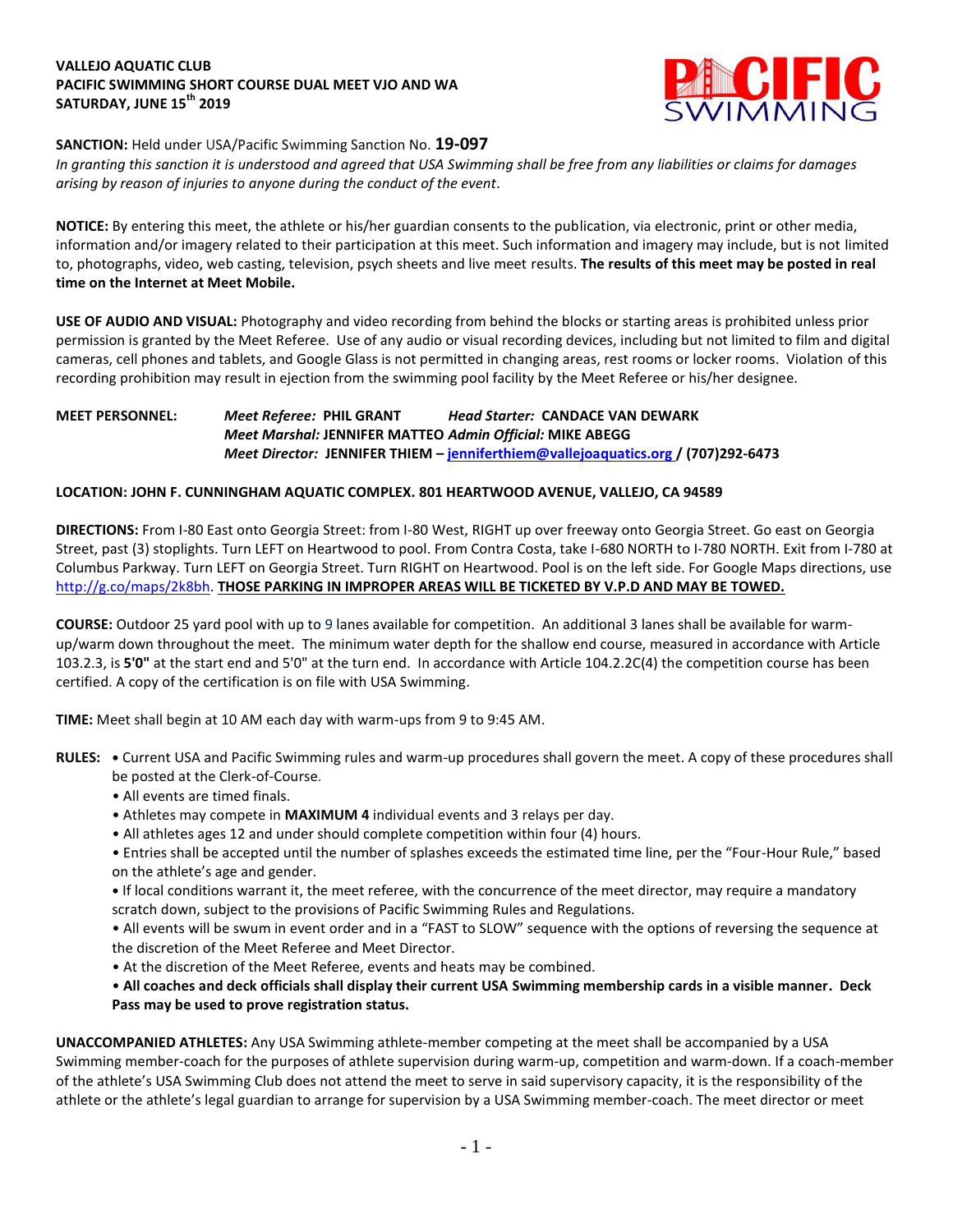referee may assist the athlete in making arrangements for such supervision; however, it is recommended that such arrangements be made in advance of the meet by the athlete's USA Swimming Club Member-Coach.

**RACING STARTS:** Any athlete entered in the meet shall be certified by a USA Swimming member-coach as being proficient in performing a racing start, or shall start each race from within the water. When unaccompanied by a USA Swimming member coach, it is the responsibility of the athlete or the athlete's legal guardian to ensure compliance with this requirement.

#### **RESTRICTIONS:** • Smoking and the use of other tobacco products is prohibited on the pool deck, in the locker rooms, in spectator seating on standing areas and in all areas used by athletes, during the meet and during warm-up periods.

- Sale and use of alcoholic beverages is prohibited in all areas of the meet venue.
- No glass containers are allowed in the meet venue.
- No propane heater is permitted except for snack bar/meet operations.
- All shelters shall be properly secured.
- Deck Changes are prohibited.
- No pets allowed on deck, other than service assistance animals.

• Destructive devices, to include but not limited to, explosive devices and equipment, firearms (open or concealed), blades, knives, mace, stun guns and blunt objects are strictly prohibited in the swimming facility and its surrounding areas. If observed, the Meet Referee or his/her designee may ask that these devices be stored safely away from the public or removed from the facility. Noncompliance may result in the reporting to law enforcement authorities and ejection from the facility. Law enforcement officers (LEO) are exempt per applicable laws.

• Operation of a drone, or any other flying apparatus, is prohibited over the venue (pools, athlete/coach areas, spectator areas and open ceiling locker rooms) any time athletes, coaches, officials and/or spectators are present.

**ELIGIBILITY:** • Only member athletes or athletes training with VJO or WA may enter this meet.

• Athletes shall be current members of USA Swimming and enter their name and registration number on the meet entry card exactly as they are shown on their Registration Card. If this is not done, it may be difficult to match the athlete with the registration database. The meet host shall check all athlete registrations against the SWIMS database and if not found to be registered, the Meet Director shall accept the registration at the meet (a \$10 surcharge shall be added to the regular registration fee). Duplicate registrations shall be refunded by mail.

- Entries are limited to athletes attached to or training with VJO and WA.
- Entries with **"NO TIME" shall be ACCEPTED**.
- Entry times submitted for this meet may be checked against a computer database and may be changed in accordance with Pacific Swimming Entry Time Verification Procedures.

• Disabled athletes are welcome to attend this meet and should contact the Meet Director or Meet Referee regarding any special accommodations on entry times and seeding per Pacific Swimming policy.

• Age on the first day of the meet shall determine the athlete's age for the entire meet.

**ENTRY FEES:** \$10.00 participation fee per athlete. Entries shall be rejected if payment is not sent at time of request. No refunds shall be made except mandatory scratch downs.

**ENTRIES:** Entries are limited to athletes attached to, or in training with, VJO and WA. Entries shall be submitted by the team entry representative. Team Manager Entry file REQUIRED: All entries shall be submitted using a Team Manager CL2 or HY3 electronic file. Entries must be emailed in by Wednesday, June  $5<sup>th</sup>$  2019. No late entries will be accepted.

# **Make check payable to**: **VALLEJO AQUATIC CLUB Mail entries to: VJO MEET DIRECTOR Hand deliver entries to: VJO Meet Director**

 **P.0. Box 5846 RE: Swim Meet Entries VALLEJO,CA 94591 801 HEARTWOOD AVE VALLEJO, CA 94589**

**CHECK-IN:** The meet will be pre-seeded. A scratch down meeting will be held 15 minutes prior to the start of the meet.

**SCRATCHES:** Any athletes not reporting for or competing in an individual timed final event that they have checked in for shall not be penalized. Athletes who must withdraw from an event after it is seeded are requested to inform the referee immediately.

**AWARDS:** None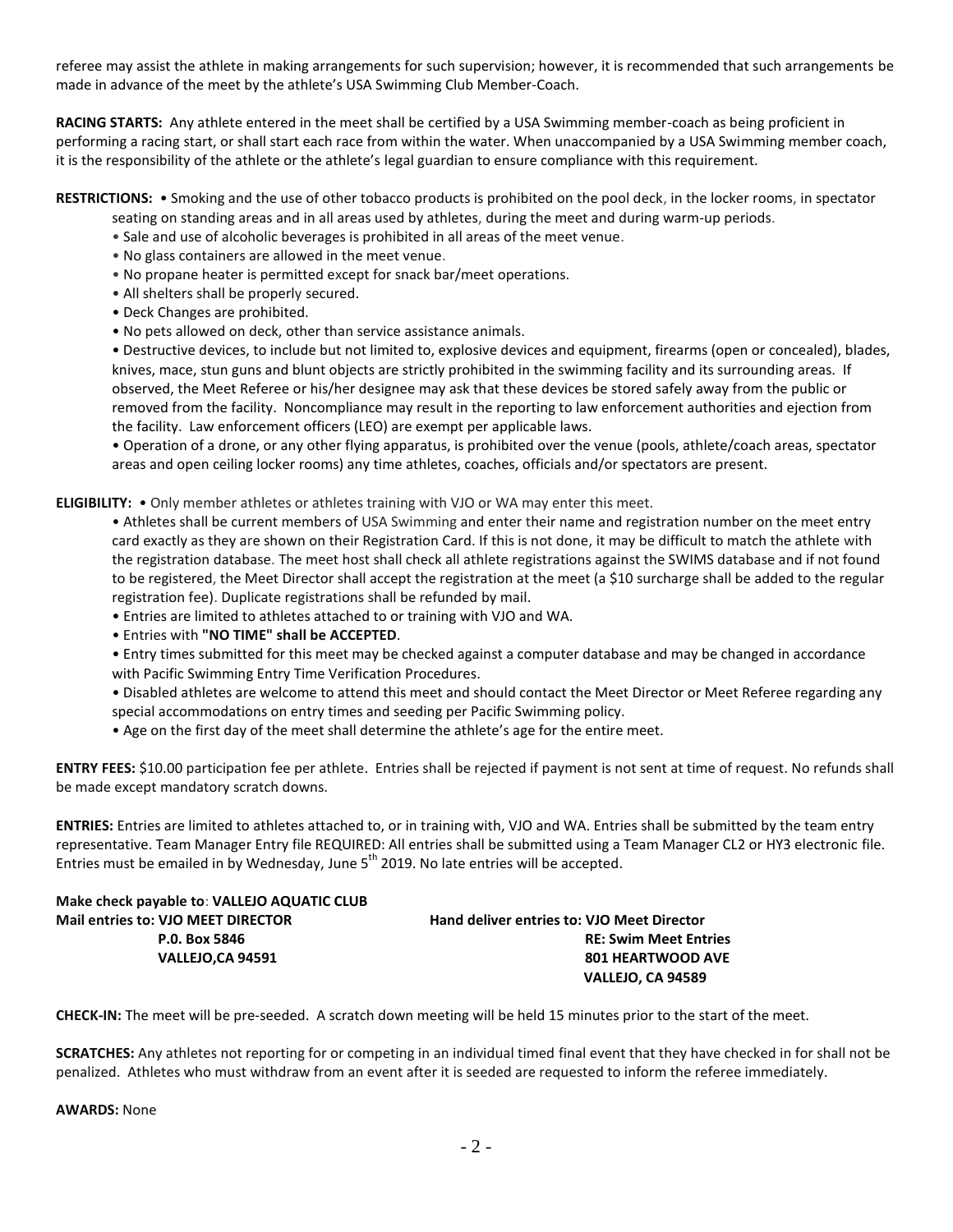**ADMISSION:** Free. Programs will be posted in multiple areas around the pool.

**SNACK BAR & HOSPITALITY:** A small snack bar will be available throughout the competition. Coaches and working deck officials will be provided snacks. Hospitality will serve refreshments to timers and volunteers.

**MISCELLANEOUS:** No overnight parking is allowed. Facilities will not be provided after meet hours.

**MINIMUM OFFICIALS**: At least seven days prior to the start of the meet, meet management (Meet Director and/or Meet Referee) shall contact a representative from each club participating in the meet, and provide a preliminary inventory of the officials that club is required to provide for each session. Each club shall, by the start of the meet, provide to the Meet Director or designee a list of Officials who have agreed to represent that club during each session of the meet.

At the meet, meet management shall conduct an inventory of officials, and shall compare the number of athletes entered in each session by each club with the number of officials present representing each club. If meet management certifies that a club has not provided sufficient officials for any session of the meet in accordance with the table below, excluding finals in a prelims and finals meet, the club shall be fined \$100 per missing official per session of the meet.

| Club athletes entered in session | Trained and carded officials required |
|----------------------------------|---------------------------------------|
| $1 - 10$                         |                                       |
| $11 - 25$                        |                                       |
| 26-50                            |                                       |
| 51-75                            |                                       |
| 76-100                           |                                       |
| 100 or more                      |                                       |

\*Zone 3 shall include assigned and working Colorado, Intermediary/ Chief Timing Judge, and Computer operator in the count of officials for a session although these positions are not carded. Zone 3 shall accept uncarded Trainees in the count of officials for up to two sessions. Clubs may use officials "borrowed" from other clubs, or unattached officials at the meet who agree, to fulfill their obligation under the rule.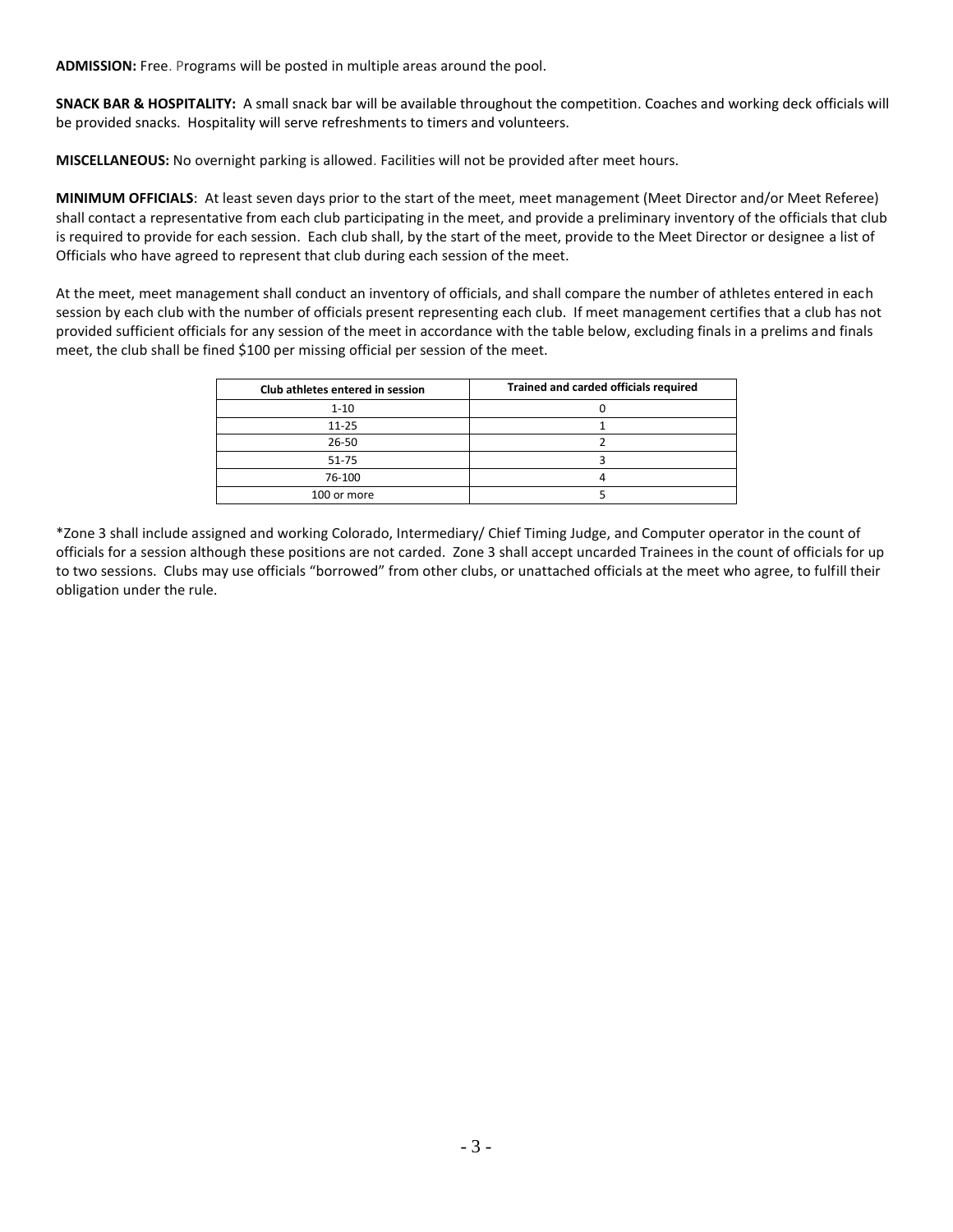## **EVENTS**

| Saturday, June 15th |                             |              |  |  |  |  |  |
|---------------------|-----------------------------|--------------|--|--|--|--|--|
| <b>EVENT</b>        | <b>EVENT</b>                | <b>EVENT</b> |  |  |  |  |  |
| 1                   | 10 & Under 100 Medley Relay | 2            |  |  |  |  |  |
| 3                   | Open 200 Medley Relay       | 4            |  |  |  |  |  |
| 5                   | Open 100 Free               | 6            |  |  |  |  |  |
| 7                   | 8-Under 25 Free             | 8            |  |  |  |  |  |
| 9                   | 10-Under 50 Free            | 10           |  |  |  |  |  |
| 11                  | 11 & Over 50 Free           | 12           |  |  |  |  |  |
| 13                  | Open 100 Breast             | 14           |  |  |  |  |  |
| 15                  | 8-Under 25 Breast           | 16           |  |  |  |  |  |
| 17                  | 10-Under 50 Breast          | 18           |  |  |  |  |  |
| 19                  | 11 & Over 50 Breast         | 20           |  |  |  |  |  |
| 21                  | Open 100 Fly                | 22           |  |  |  |  |  |
| 23                  | 8-Under 25 Fly              | 24           |  |  |  |  |  |
| 25                  | 10-Under 50 Fly             | 26           |  |  |  |  |  |
| 27                  | 11 & Over 50 Fly            | 28           |  |  |  |  |  |
| 29                  | Open 100 Back               | 30           |  |  |  |  |  |
| 31                  | 8-Under 25 Back             | 32           |  |  |  |  |  |
| 33                  | 10-Under 50 Back            | 34           |  |  |  |  |  |
| 35                  | 11 & Over 50 Back           | 36           |  |  |  |  |  |
| 37                  | 10-Under 100 IM             | 38           |  |  |  |  |  |
| 39                  | 11 & Over 100 IM            | 40           |  |  |  |  |  |
| 41                  | 10 & Under 100 Free Relay   | 42           |  |  |  |  |  |
| 43                  | Open 200 Free Relay         | 44           |  |  |  |  |  |
| 45                  | 100 Inner Tube Relay        | 46           |  |  |  |  |  |